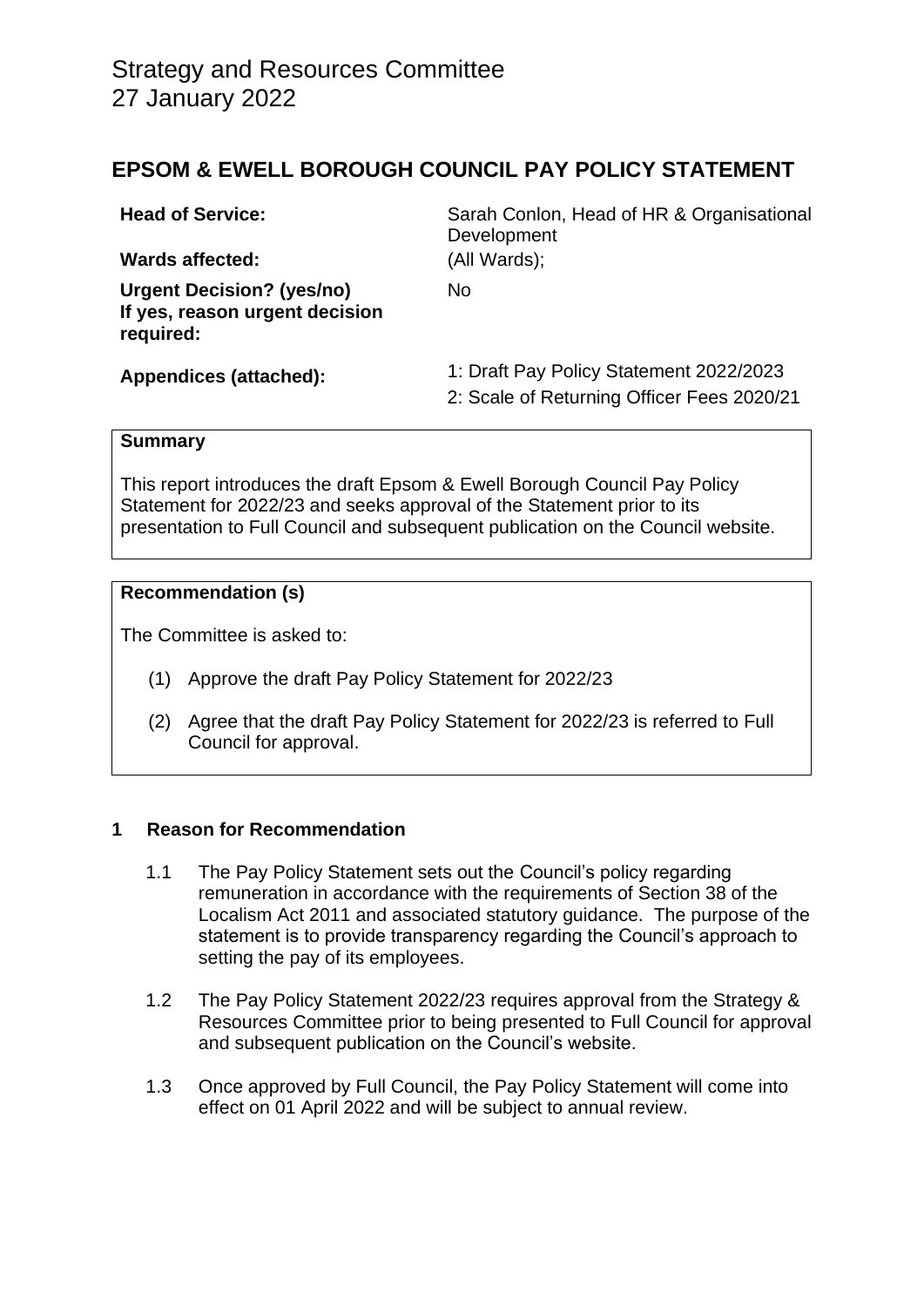# Strategy and Resources Committee 27 January 2022

## **2 Background**

## 2.1 Pay Policy Statement

- 2.1.1 The Pay Policy Statement is attached in Appendix 1 and the information therein complies with the requirements of the Localism Act 2011.
- 2.1.2 It is prescribed in terms of its content and therefore outlines the following key areas:
	- Level and elements of remuneration for each Chief Officer
	- Remuneration of Chief Officers on recruitment
	- Increases and additions to remuneration for each Chief Officer
	- The use of performance related pay for Chief Officers
	- The approach to the payment of Chief Officers on their ceasing to hold office or to be employed by the authority
	- The publication of and access to information relating to remuneration of chief Officers
	- Pay multiple (ratio) between Chief Officers' pay and all other employees
	- Election fees
	- Policy on employing someone who has taken redundancy
	- Policy on employing someone who is also drawing a pension
	- Policy on lowest paid
- 2.1.3 The salaries cited as current within the Statement are as at 30 November 2021.
- 2.1.4 The Statement also includes reference to the proposed pay award of 3% (capped) from April 2022 in line with the Council's Employee Pay and Reward procedure 2020-2024 (previously agreed by S&R Committee and Full Council in January and February 2021 respectively) and is based on CPI at September 2021.
- 2.1.5 Senior salary information is also published as part of the Council's Annual Statement of Accounts.
- 2.1.6 The Committee is not being asked to re-approve the previously agreed Employee Pay and Reward Procedure 2020-2024; just the Statement itself that sets out the existing policies
- 2.2 Election Fees
	- 2.2.1 The Council is required to provide funding to the Returning Officer to discharge statutory functions relating to the administration of local government elections. The Returning Officer will make payments to those officers who undertake specific duties in relation to the elections (including to chief officers) in accordance with their role. The Chief Executive does not receive any additional payment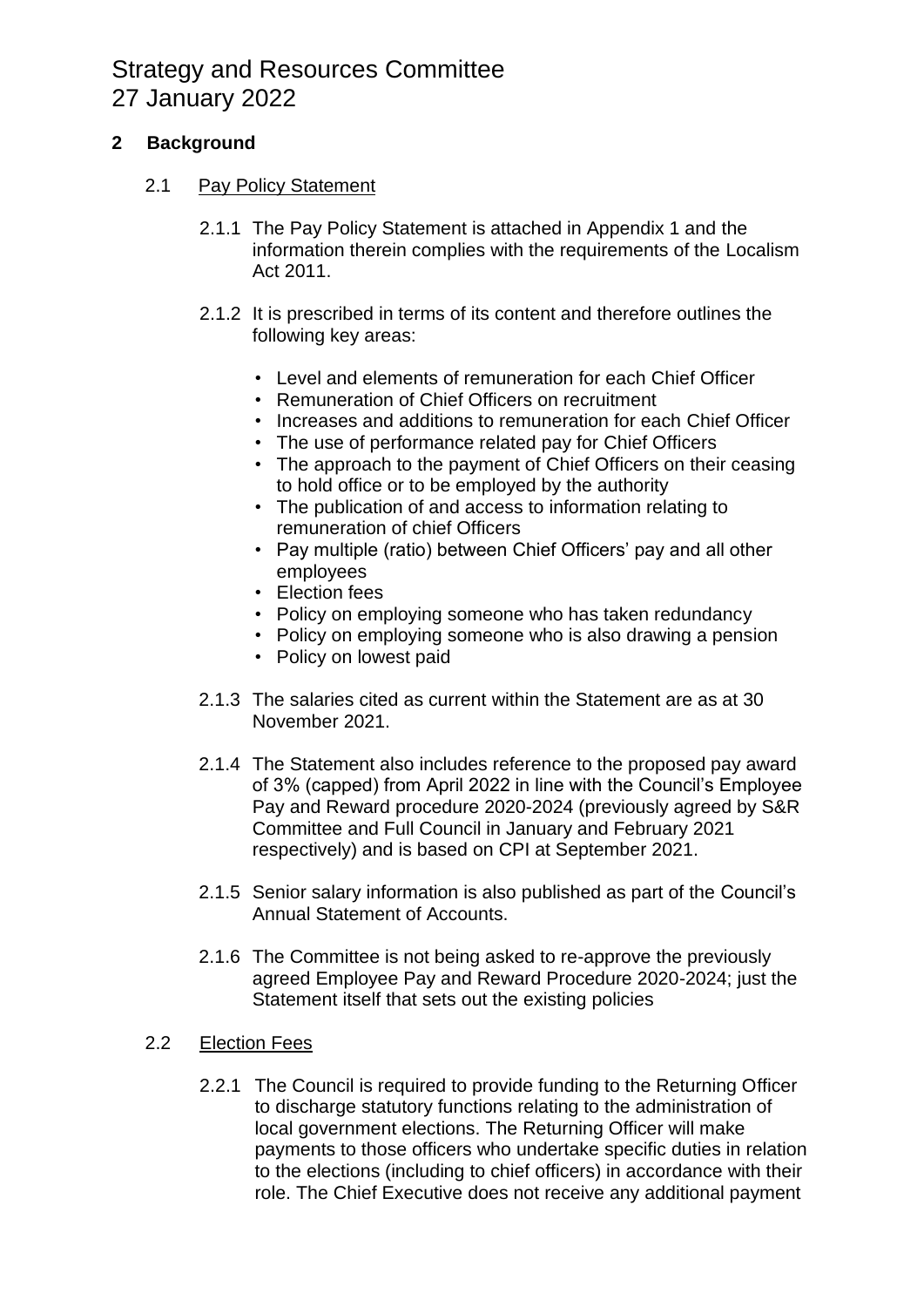## Strategy and Resources Committee 27 January 2022

for the role of Returning Officer for local government elections.

- 2.2.2 Appendix 2 sets out the current Returning Officer fees and charges for 2020/21.
- 2.2.3 This fee structure is organised by Guildford Council. Once issued, consultation is undertaken with Epsom and Ewell Borough Council and then passed by the Surrey Chief Executives. A new fee structure is not due to be released until February 2022 at the very earliest, hence why only the current fees are included.

## **4. Key points to note/Summary of changes**

## 4.1 Base Salaries

4.1.1 The base salaries for the 'Chief Officers' (Chief Executive and Directors) have changed. They will now include the proposed 3% uplift in April 2022.

| Post            | $2021/22$ :  | 2022/23:     | 2021/22:     | 2022/23:     |
|-----------------|--------------|--------------|--------------|--------------|
|                 | Bottom of    | Bottom of    | Top of       | Top of       |
|                 | salary range | salary range | salary range | salary range |
|                 | per annum    | per annum    | per annum    | per annum    |
| Chief           | £103,157     | £106,252     | £120,967     | £124,596     |
| Executive       |              |              |              |              |
| <b>Director</b> | £82,838      | £85,323      | £97,215      | £100,131     |
|                 |              |              |              |              |

#### 4.2 Pay Multiples (ratio)

4.2.1 The pay multiple (ratio) between Chief Officers' pay and all other employees has not changed - the lowest pay scale and the top of the Chief Executive scale remains as 1 : 6.3

## 4.3 Gender Pay Gap

- 4.3.1 In accordance with the Equality Act 2010 (Specific Duties and Public Authorities) Regulations 2017, which came into force on the 31 March 2017, employers with at least 250 employees are required to publish annual information as at 31 March each year. This information is published on the Council's website and on the Government Gender Pay Gap website no later than 30 March each year.
- 4.3.2 For the purpose of this report, the headline statistic is that the Council's median Gender Pay Gay data for 2021/22 is -17.3%. The negative gender pay gap is primarily due to the majority of front-line operatives being male, and where line management and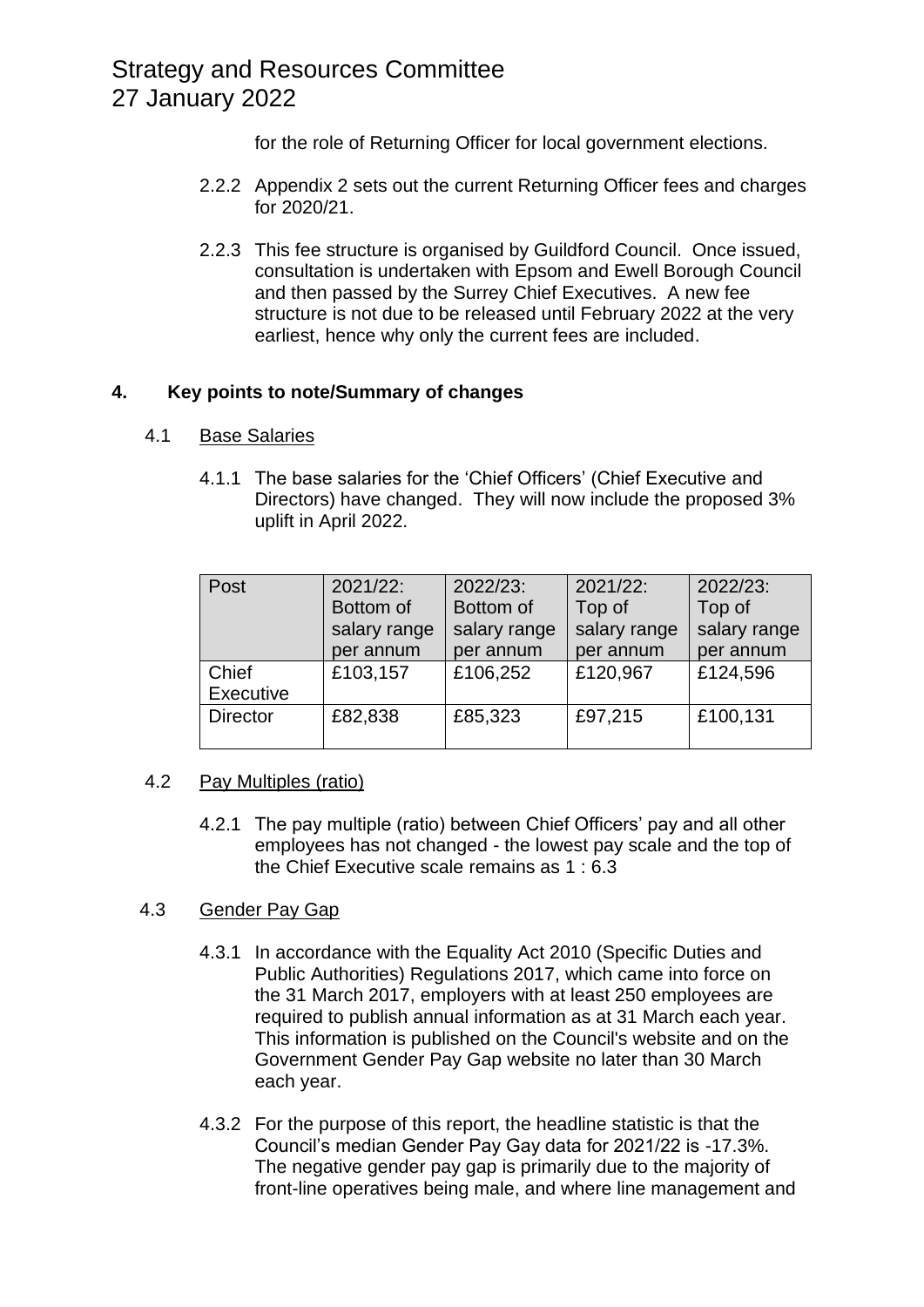senior management roles are held by a significant proportion of women.

- 4.3.3 According to the ONS, for full time employees as at 01 April 2021 the gap is 7.9%; a slight increase from 7% as at 01 April 2020. Nevertheless, ONS are citing that this is still part of a downward trend as in April 2019, the gap was 9%.
- 4.3.4 Therefore, in comparison to the ONS statistics, the Council is positively positioned.

## **5. Risk Assessment**

Legal or other duties:

- 5.1 Impact Assessment: None arising from the contents of this report
- 5.2 Crime & Disorder: None arising from the contents of this report.
- 5.3 Safeguarding: None arising from the contents of this report.
- 5.4 Dependencies: None arising from the contents of this report.
- 5.5 Other: None arising from the contents of this report.

#### **6 Financial Implications**

- 6.1 The 3% cost of living increase for 2022/23 is based on CPI inflation for September 2021, in accordance with the Council's agreed Pay Policy for 2020-24.
- 6.2 Annual cost of living adjustments linked to CPI inflation have been the Medium-Term Financial Strategy for 2020-24.
- 6.3 **Section 151 Officer's comments**: None arising from the contents of this report.

## **7 Legal Implications**

- 7.1 The key provisions concerning pay accountability are cited in the body of the report. The recommendations make clear this is an *in principle*  decision and resolution must be passed by Full Council. The deadline for approval is 31 March 2022 preceding financial year to which the statement relates. The Localism Act also requires the Council to publish its approved pay policy statement.
- 7.2 **Legal Officer's comments**: None arising from the contents of this report.